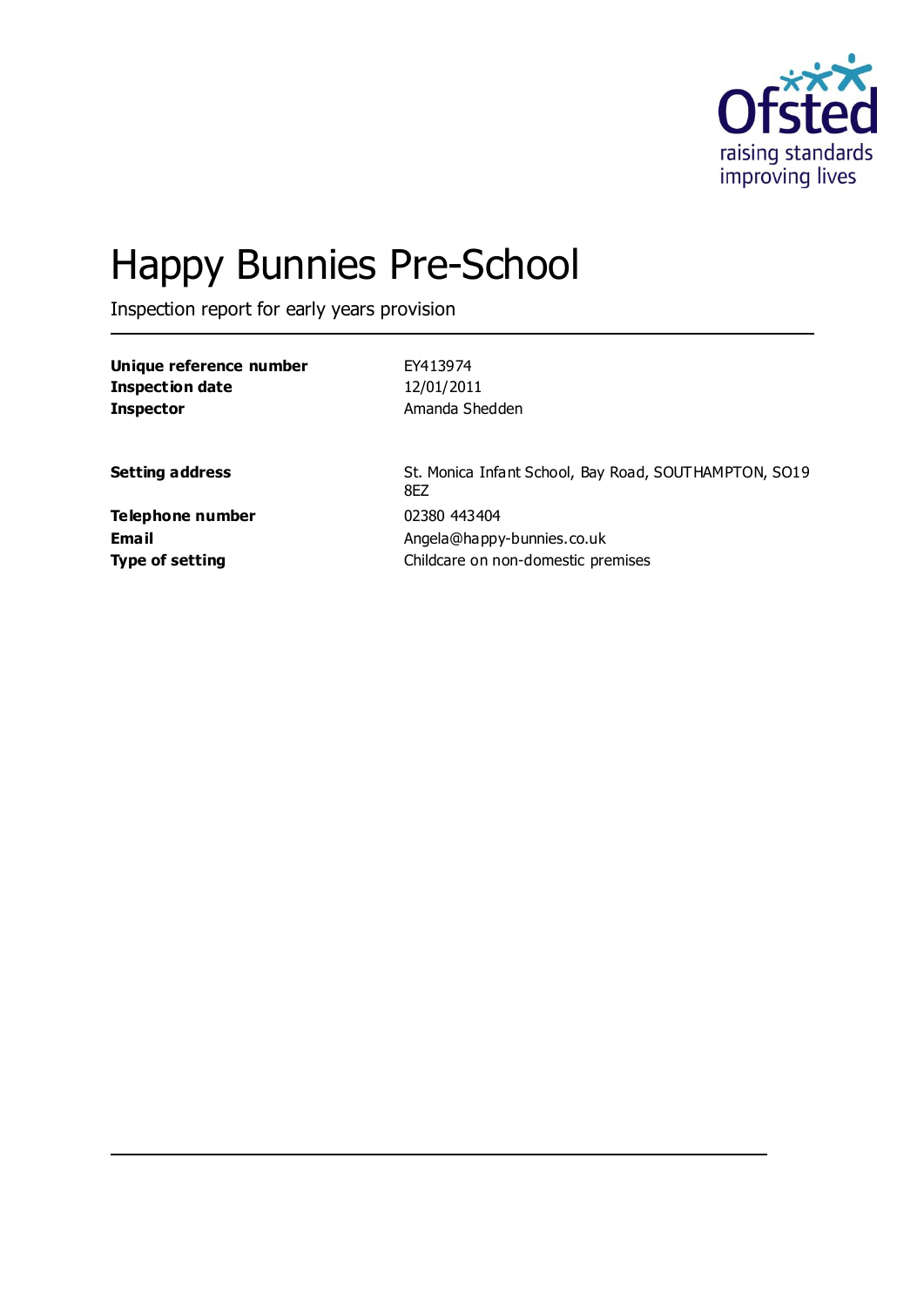The Office for Standards in Education, Children's Services and Skills (Ofsted) regulates and inspects to achieve excellence in the care of children and young people, and in education and skills for learners of all ages. It regulates and inspects childcare and children's social care, and inspects the Children and Family Court Advisory Support Service (Cafcass), schools, colleges, initial teacher training, work-based learning and skills training, adult and community learning, and education and training in prisons and other secure establishments. It assesses council children's services, and inspects services for looked after children, safeguarding and child protection.

If you would like a copy of this document in a different format, such as large print or Braille, please telephone 0300 123 1231, or email enquiries@ofsted.gov.uk.

You may copy all or parts of this document for non-commercial educational purposes, as long as you give details of the source and date of publication and do not alter the information in any way.

T: 0300 123 1231 Textphone: 0161 618 8524 E: enquiries@ofsted.gov.uk W: [www.ofsted.gov.uk](http://www.ofsted.gov.uk/)

© Crown copyright 2011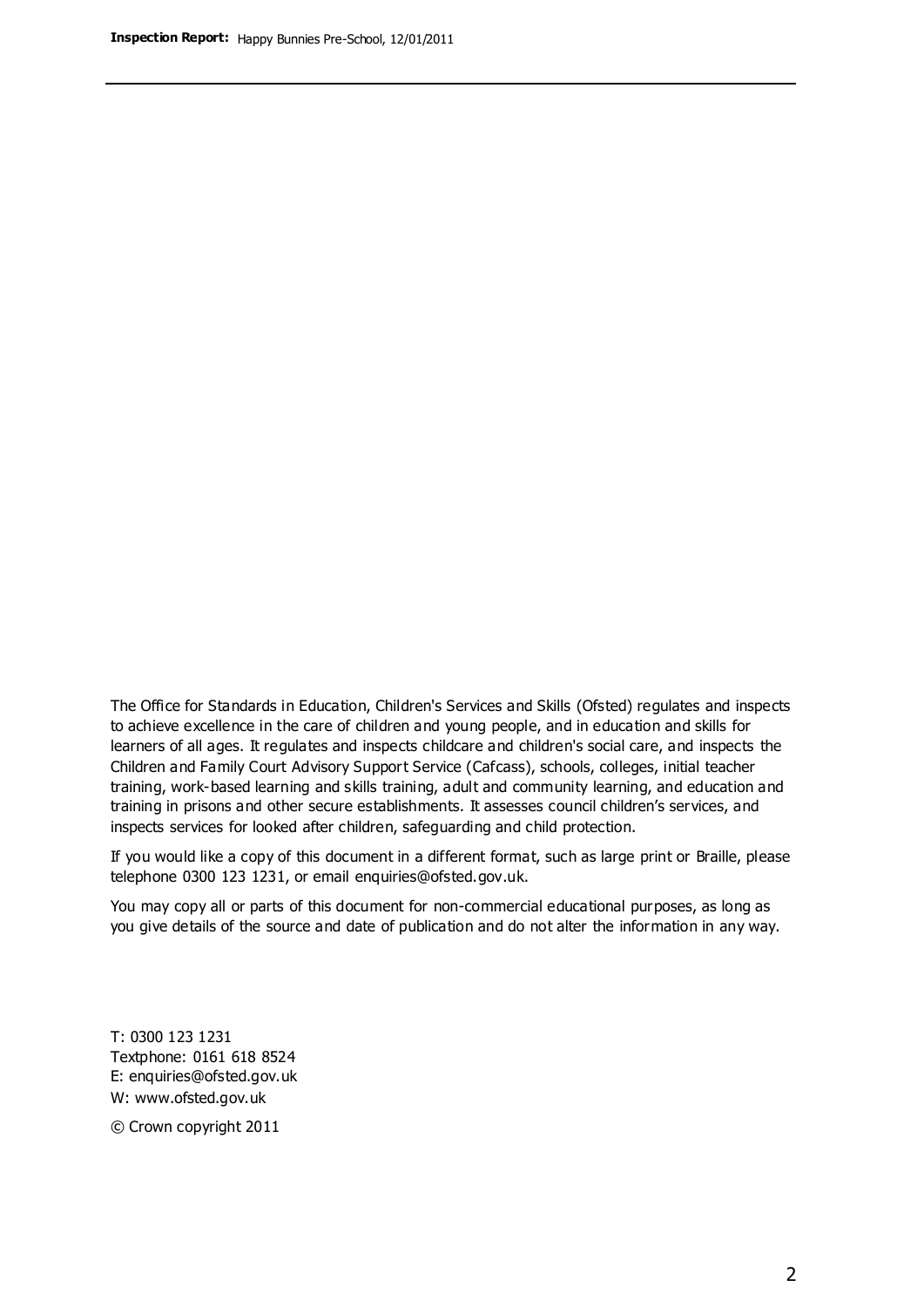## **Introduction**

This inspection was carried out by Ofsted under Sections 49 and 50 of the Childcare Act 2006 on the quality and standards of the registered early years provision. 'Early years provision' refers to provision regulated by Ofsted for children from birth to 31 August following their fifth birthday (the early years age group). The registered person must ensure that this provision complies with the statutory framework for children's learning, development and welfare, known as the *Early* Years Foundation Stage.

The provider must provide a copy of this report to all parents with children at the setting where reasonably practicable. The provider must provide a copy of the report to any other person who asks for one, but may charge a fee for this service (The Childcare (Inspection) Regulations 2008 regulations 9 and 10).

The setting also makes provision for children older than the early years age group which is registered on the voluntary and/or compulsory part(s) of the Childcare Register. This report does not include an evaluation of that provision, but a comment about compliance with the requirements of the Childcare Register is included in Annex B.

Please see our website for more information about each childcare provider. We publish inspection reports, conditions of registration and details of complaints we receive where we or the provider take action to meet the requirements of registration.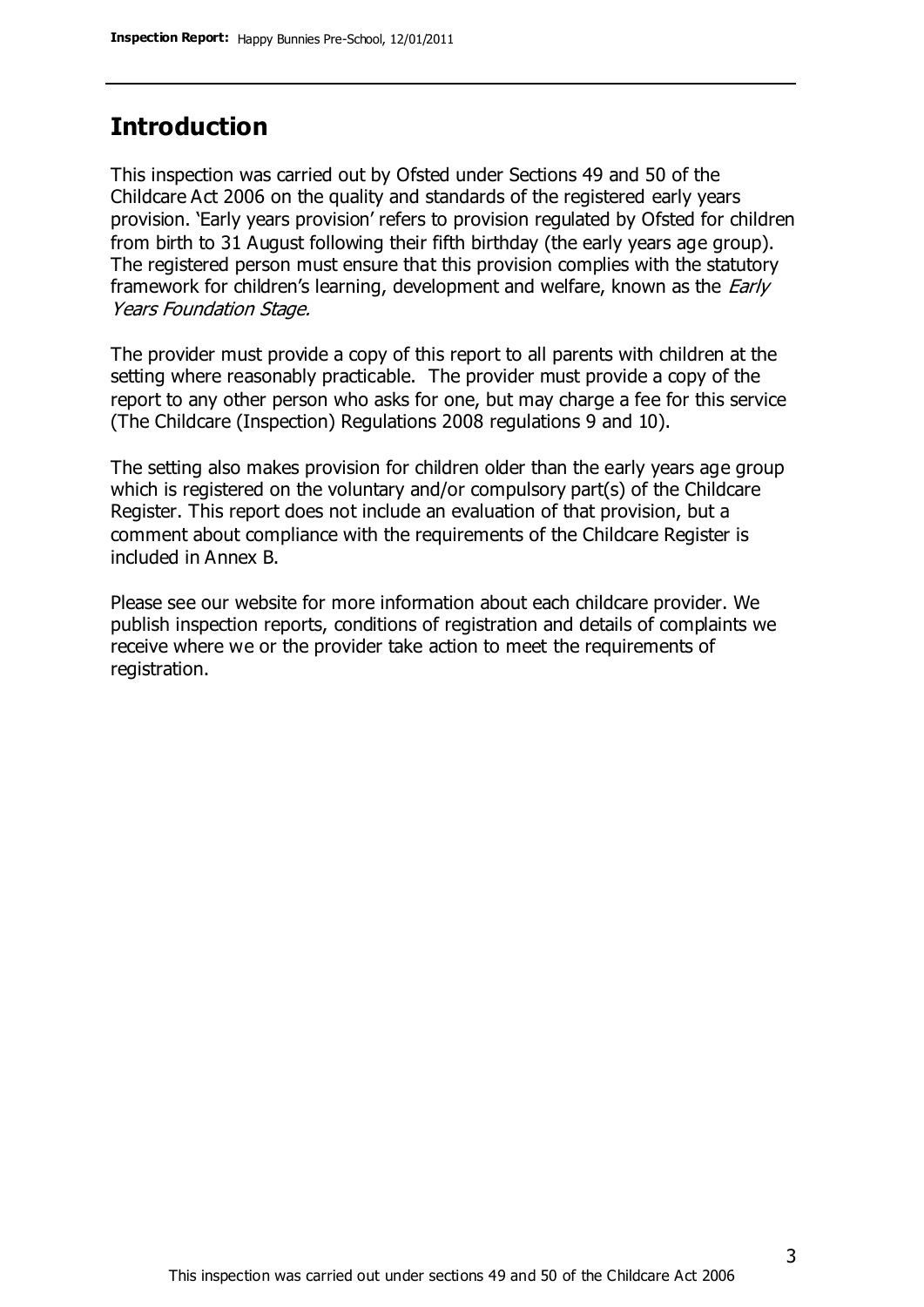## **Description of the setting**

Happy Bunnies Pre-school is a committee run group. It opened in 2008 and moved to the present premises in 2010. It operates from a room in St Monica's Infant School in the Sholing area of Southampton. It serves the local area. A maximum of 24 children may attend the pre-school at any one time, none of whom may be under two years. There are currently 55 children on roll in the early years age range. The setting is open each weekday from 9am to 3pm during school term times. All children share access to a secure enclosed outdoor play area. The setting is registered on the Early Years Register and both the voluntary and compulsory parts of the Childcare Register. The pre-school receives funding for early education. Children come from a wide catchment area and are able to attend for a variety of sessions. The setting is able to support a number of children with special educational needs or disabilities or who speak English as an additional language. The pre-school employs nine members of staff eight of whom are qualified in childcare.

# **The overall effectiveness of the early years provision**

Overall the quality of the provision is good.

Overall, the quality of the provision is good. Children are happy and settled during their time at the pre-school. Staff take the time to get to know the children well and ensure all children's individual needs are being met effectively. Staff engage with children at their level offering good challenges and support most of the time which results in successful learning overall. The provider takes effective steps to ensure the setting is continually improving the outcomes for children through ongoing evaluation involving the whole team.

## **What steps need to be taken to improve provision further?**

To further improve the early years provision the registered person should:

- develop the systems for planning and resourcing a challenging environment which supports and extends specific areas of each child's learning
- take into account the differing needs of individual children within the setting and tailor experiences to meet each child's needs, for example, during focused group activities.

## **The effectiveness of leadership and management of the early years provision**

Staff have a secure knowledge of child protection procedures and robust recruitment and vetting procedures ensures that all adults working with the children are suitable to do so. The pre-school is very safe with all doors into the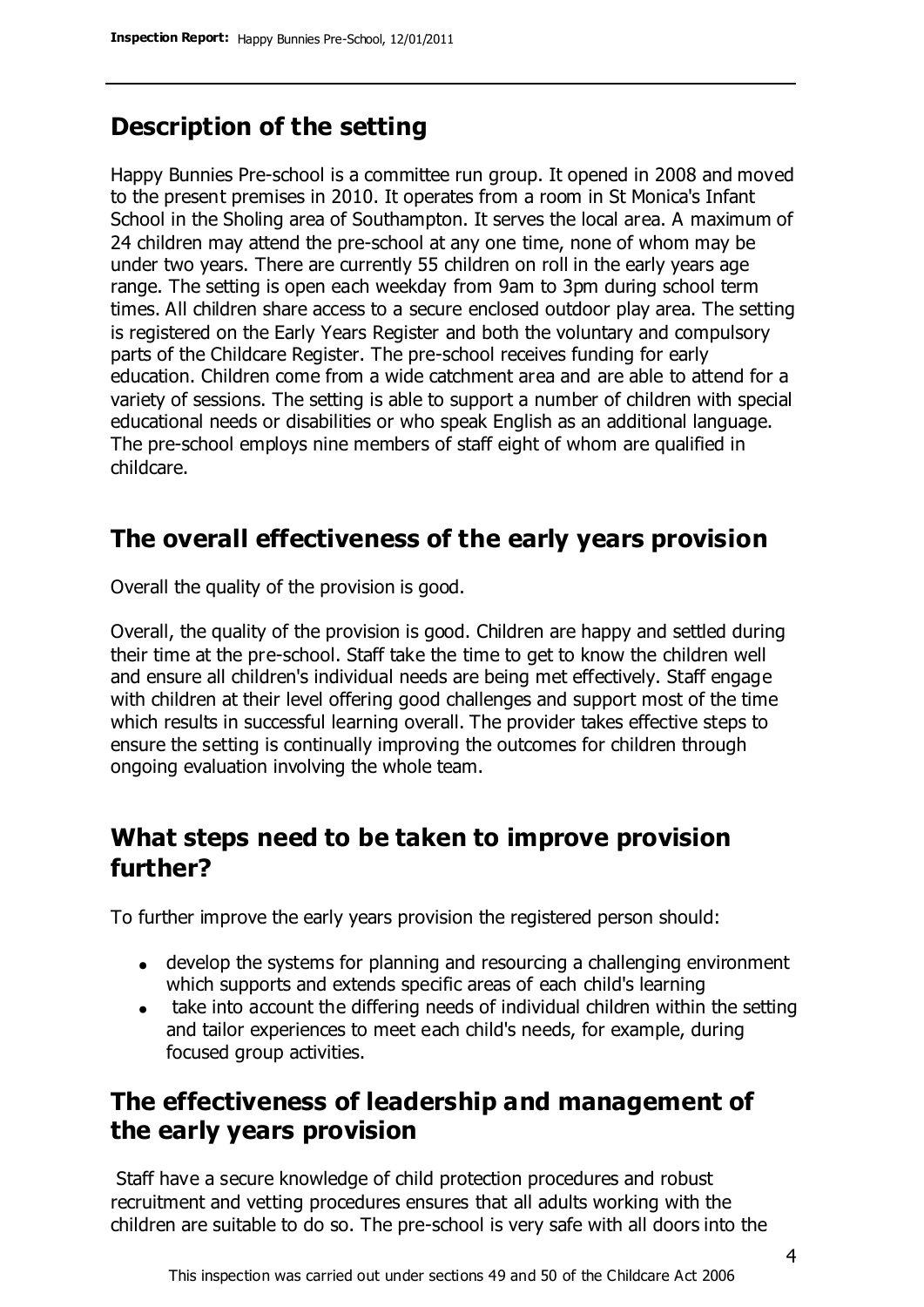main building securely locked as is the garden to ensure only persons that should do so are able to enter the premises. Risk assessments are in place and used effectively to ensure that all areas the children access are safe. All the required paperwork including written parental permissions is in place and maintained, ensuring requirements are met and helping to protect the children.

The experienced and knowledgeable management team monitor the provision and promote staff development; staff bring new ideas to the group after attending training, which are implemented to further benefit the children. All staff and management are involved in self-evaluation and continually make improvements to the provision. Future improvements are well targeted and all staff have a clear vision as to how and what they are going to do to move the pre-school forward.

Children access a wide range of suitable and good quality equipment most of which is displayed to encourage children to become independent in their choices. The environment is child friendly, welcoming and conducive to children's learning. The layout of the room and garden enable the children to have a free-flow provision where they are effectively supported to learn through their play. This is a fully inclusive setting where all children are acknowledged as unique and their needs met through the positive relationships they have with the staff who know them well. Children learn about the wider world and other cultures through resources and activities that are included in the planning.

Partnership with parents and other providers of the Early Years Foundation Stage is strong. Parents value the pre-school and experiences their children are having. They are aware of the observations kept on their child and contribute to identifying their child's next steps for progression. Staff take time to speak to the parents keeping them fully informed of their child's day. Regular newsletters and notices on the parent board support the parents understanding of the pre-schools plans and legal responsibilities.

## **The quality and standards of the early years provision and outcomes for children**

Children receive good support and challenges from the staff who are on hand during their free play activities to extend and guide as necessary. Children are able to spend long periods of time at their activities; many children are highly motivated. Staff have a clear understanding of the children's individual needs and their next learning steps are identified through regular observations. Staff collate the information they gather, enabling them to implement learning intentions into their play activities during the session. However, the current record system which underpins children's developmental progress needs further development to reflect clearly individual learning needs during activities.

Staff have a good understanding of child development and how it links to the early learning goals. They interact well with children, asking open-ended questions, encouraging them to think about what they are doing or trying to achieve. Small key-group time is used to enable children to have the opportunity to excitedly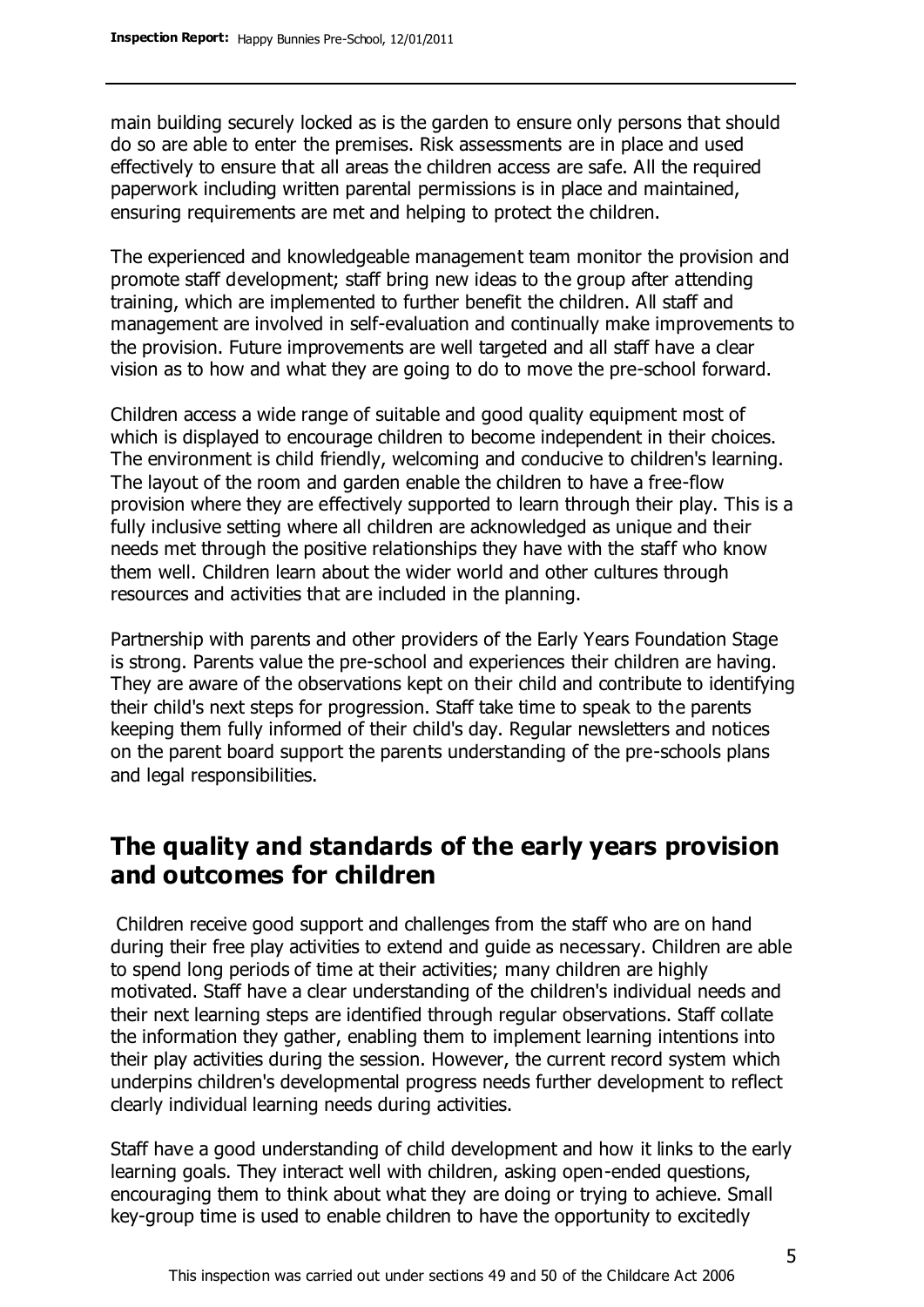converse with each other, to count and problem solve whilst encouraging sharing and turn taking. Each day the children are offered the opportunity to join in a focused adult led activity which they enjoy. However individual learning opportunities are sometimes missed, For instance the making of play dough was done as a large group activity to extend learning opportunities for individual children.

Children have many activities that promote their imagination, creative and physical skills; they create small worlds with the garages and cars putting the fires out, they build using the construction resources and create works of art with the collage materials. The effective deployment of staff ensures that there is always a member of staff in the vicinity to engage children in conversations about what they are making and extending their imaginations. Children enjoy the challenges of making porridge, they concentrate and persevere as they spoon the dry ingredients into the bowl, lift the jug and stir the mixture together before eating it. The good quality interaction from the member of staff enabled children to discuss the changes that were happening, the weight and look of the ingredients learning through a fun activity.

Children are encouraged to be independent throughout the sessions; they select what they wish to play with. At snack time they collect their own cup and plate after washing their hands; they help themselves to the items in their lunch boxes and are independent in their self-care skills. Such experiences help children to make smooth transitions to school.

Children are comfortable, confident and feel very safe within the environment; they know the routine of the day giving them a sense of security. They have practised the evacuation procedure both with the school and with just the preschool children and staff ensuring they would know what to do if they needed to leave the premises quickly. They respond well to the bell that is rung or the music that is played to inform them of snack or tidy up time. Children are able to go outside every day into the garden where they enjoy activities such as riding the bikes, water play, blowing bubbles with wands and feeding the rabbit. They help themselves to a range of fruits at snack time pouring their own drinks when they are hungry or thirsty. This helps them experience a healthy lifestyle. Children's behaviour is very good. Each day at circle time staff promote the children's understanding of acceptable behaviour as they discuss what gets thumbs up or down. Consequently the children are very aware of managing their behaviour. For instance, a child arrived at the play dough table and the children knew they had to share some of it with them. This means they readily share and take turns with each other.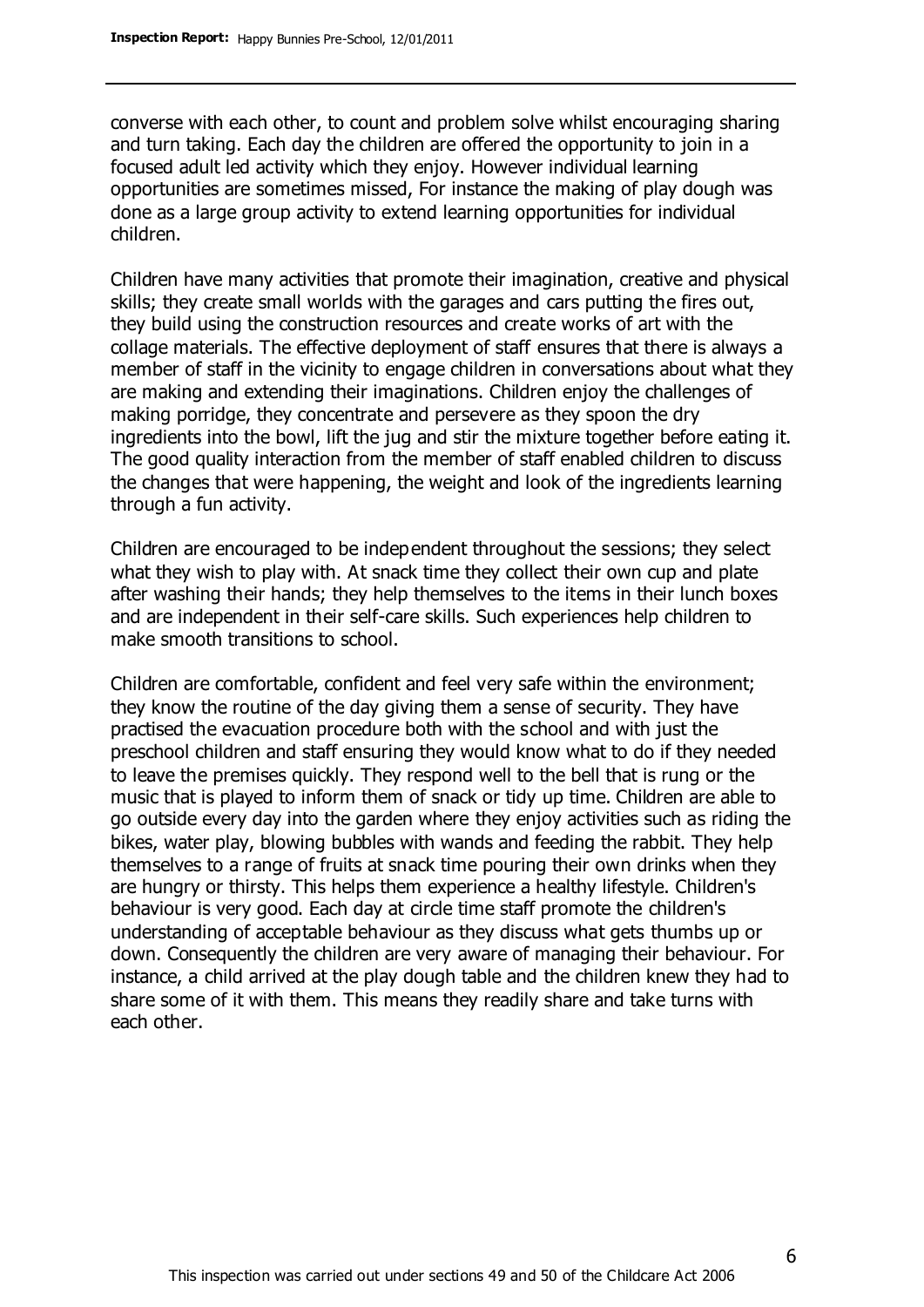# **Annex A: record of inspection judgements**

#### **The key inspection judgements and what they mean**

Grade 1 is Outstanding: this aspect of the provision is of exceptionally high quality Grade 2 is Good: this aspect of the provision is strong Grade 3 is Satisfactory: this aspect of the provision is sound Grade 4 is Inadequate: this aspect of the provision is not good enough

#### **The overall effectiveness of the early years provision**

| How well does the setting meet the needs of the      |  |
|------------------------------------------------------|--|
| children in the Early Years Foundation Stage?        |  |
| The capacity of the provision to maintain continuous |  |
| improvement                                          |  |

#### **The effectiveness of leadership and management of the early years provision**

| The effectiveness of leadership and management of the             |  |
|-------------------------------------------------------------------|--|
| <b>Early Years Foundation Stage</b>                               |  |
| The effectiveness of leadership and management in embedding       |  |
| ambition and driving improvement                                  |  |
| The effectiveness with which the setting deploys resources        |  |
| The effectiveness with which the setting promotes equality and    |  |
| diversity                                                         |  |
| The effectiveness of safeguarding                                 |  |
| The effectiveness of the setting's self-evaluation, including the |  |
| steps taken to promote improvement                                |  |
| The effectiveness of partnerships                                 |  |
| The effectiveness of the setting's engagement with parents and    |  |
| carers                                                            |  |

#### **The quality of the provision in the Early Years Foundation Stage**

The quality of the provision in the Early Years Foundation Stage  $\vert$  2

### **Outcomes for children in the Early Years Foundation Stage**

| <b>Outcomes for children in the Early Years Foundation</b>    |  |
|---------------------------------------------------------------|--|
| <b>Stage</b>                                                  |  |
| The extent to which children achieve and enjoy their learning |  |
| The extent to which children feel safe                        |  |
| The extent to which children adopt healthy lifestyles         |  |
| The extent to which children make a positive contribution     |  |
| The extent to which children develop skills for the future    |  |

Any complaints about the inspection or report should be made following the procedures set out in the guidance available from Ofsted's website: www.ofsted.gov.uk